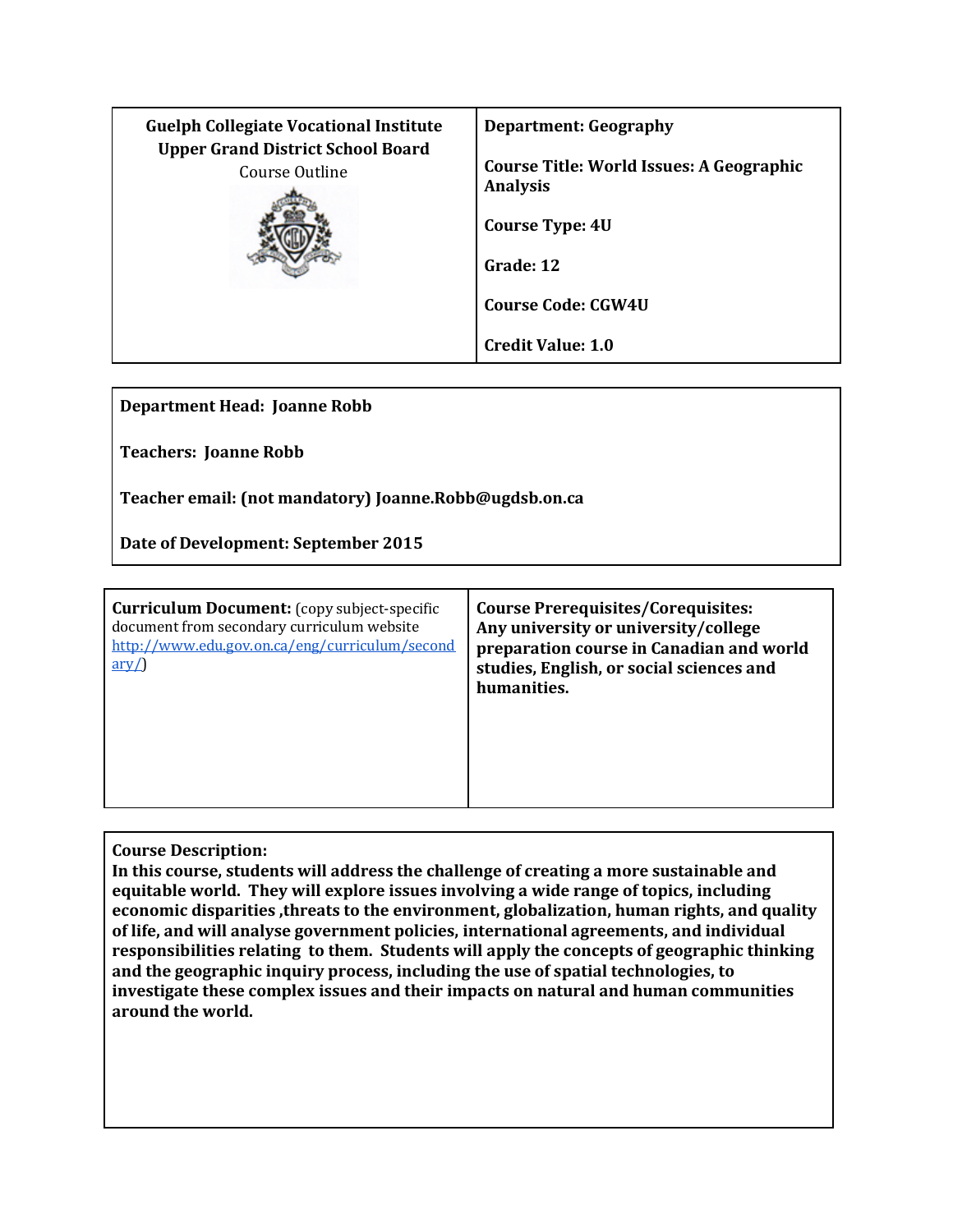### **Unit Title**, **Big Ideas, and Unit Culminating Tasks**

- 1. Geographic inquiry and skill development: World views and issues, statistics and Geography, quality of life, diversity and disparity. Test.
- 2. Sustainability and Stewardship: Food security and hunger, sustainability of agricultural systems, caring for the commons. Food security report and test.
- 3. Spatial organization: Relationships and disparities: Classifying regions of the world, population disparities, theories of population growth, overpopulation (explosion and control) and migration. Resource disparities – quality of life and access to resources. Isodemographic map and Test.
- 4. Interaction and Independence: Globalization: Geopolitical conflict and cooperation, geographic models of development and change, growth of economic globalization, economic disparity in the world and international debt crisis. Climate change negotiation simulation and reflection.
- 5. Social Change and Quality of Life: Leadership and policy, agents of change, continuing challenges. Consideration for future global citizenship, achieving a sustainable future in a globalized world and the Geography of hope.
- 6. Independent Study Project: Students will choose a topic of interest, then research and report on it from a geographical perspective. Essay and seminar.

#### **Culminating Tasks/Exams (30% or the final mark)**

#### **Course Culminating Task/Exams and Description**

ISU seminar Final written exam 2 hours